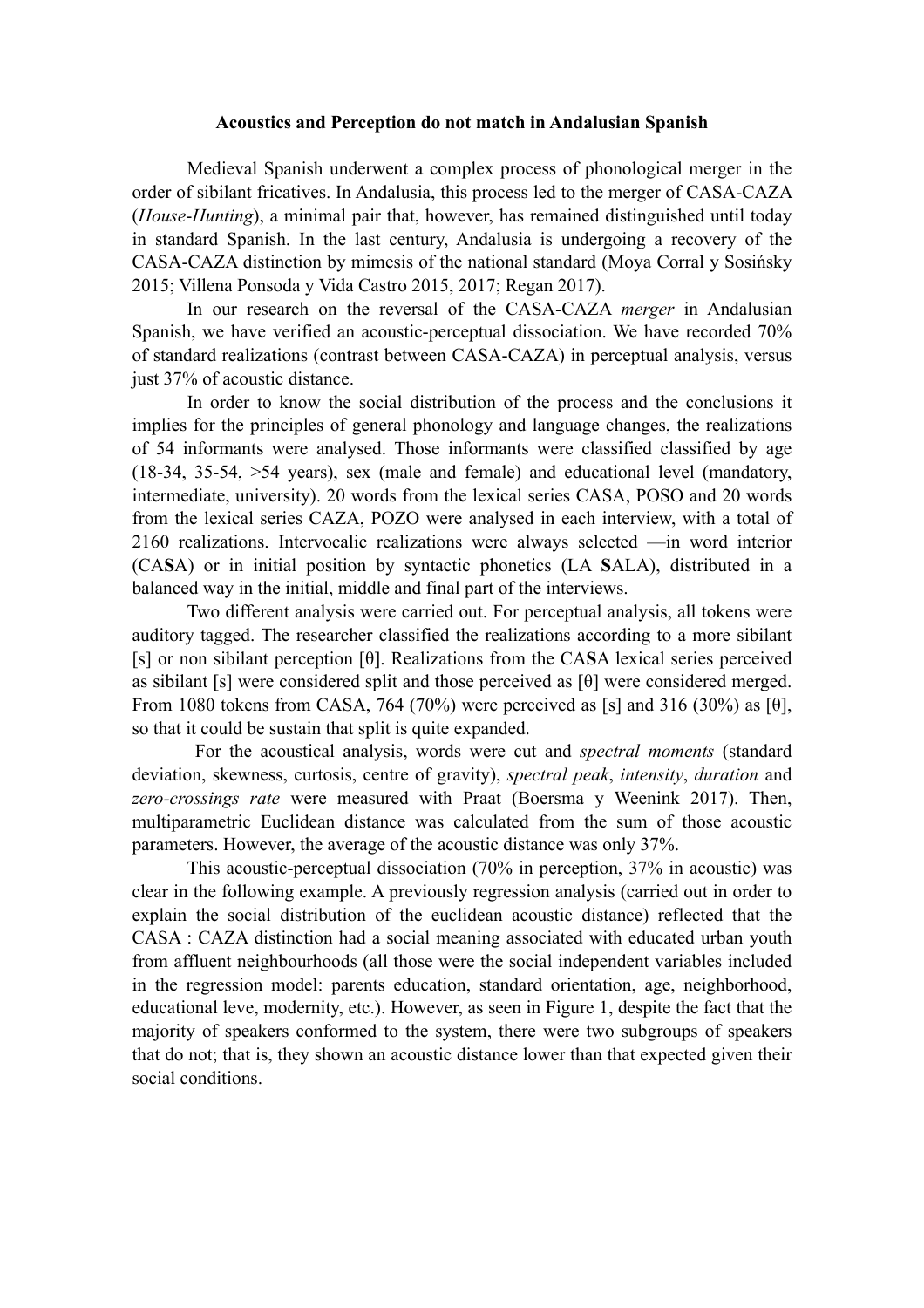

Figure 1

Dispersion of the speakers in the space defined by the mean acoustic distance and the effect of the social independent variables from the regression model

On the one hand, the **Independent Speakers** (7 orange rectangles), so called because their linguistic performance does not seem to depend on the social variables that make up the model, are made up of only 7 speakers. As shown in Table 1, these speakers not only show a low value of acoustic distance between CASA and CAZA, but also show quite low percentages of split performances in the auditory analysis. Although it is undeniable that it deserves an explanation, it should be simply the representation of the error that always exists within a multi-variant model. That is to say, since there is coherence between acoustics and perception, it could be considered that we are facing speakers with social conditions expected to present a relatively high percentage of standard realizations (contrast of CASA - CAZA), but that they do not achieve it, nor in acoustics or perception analysis.

However, the second subset of speakers, represented by blue asterisks (Graph 1), the **Dissociated Speakers** —so called because there is no correspondence between the results of the acoustic analysis and of the auditory analysis, is the most interesting case. This group, made up of 15 speakers, constitutes a case especially worthy of comment, since, unlike the previous subgroup, these speakers present very high percentages of split performances, but very low percentages of acoustic distance (Table 1); that is, an acoustic-perceptual dissociation is found between the results obtained in the auditory analysis and in the acoustic analysis.

The proposed explanation for this apparent contradiction is that a significant part of the speakers from the Malaga speech community would have advanced a great deal in the process of phonemic reallocation —i.e, they would have splitted the fricative continuum according to the lexical series CASA – CAZA because of a mimesis of standard Spanish, which means that individuals would tend to articulate more sibilant realizations for words from the CASA series, and less sibilant realizations for words from the CAZA series. However, since speakers have acquired since the last century the perceptual ability to differentiate allophones with small acoustic distance from each other, relatively close allophones aimed to represent the contrasting phonemes /s/ and /